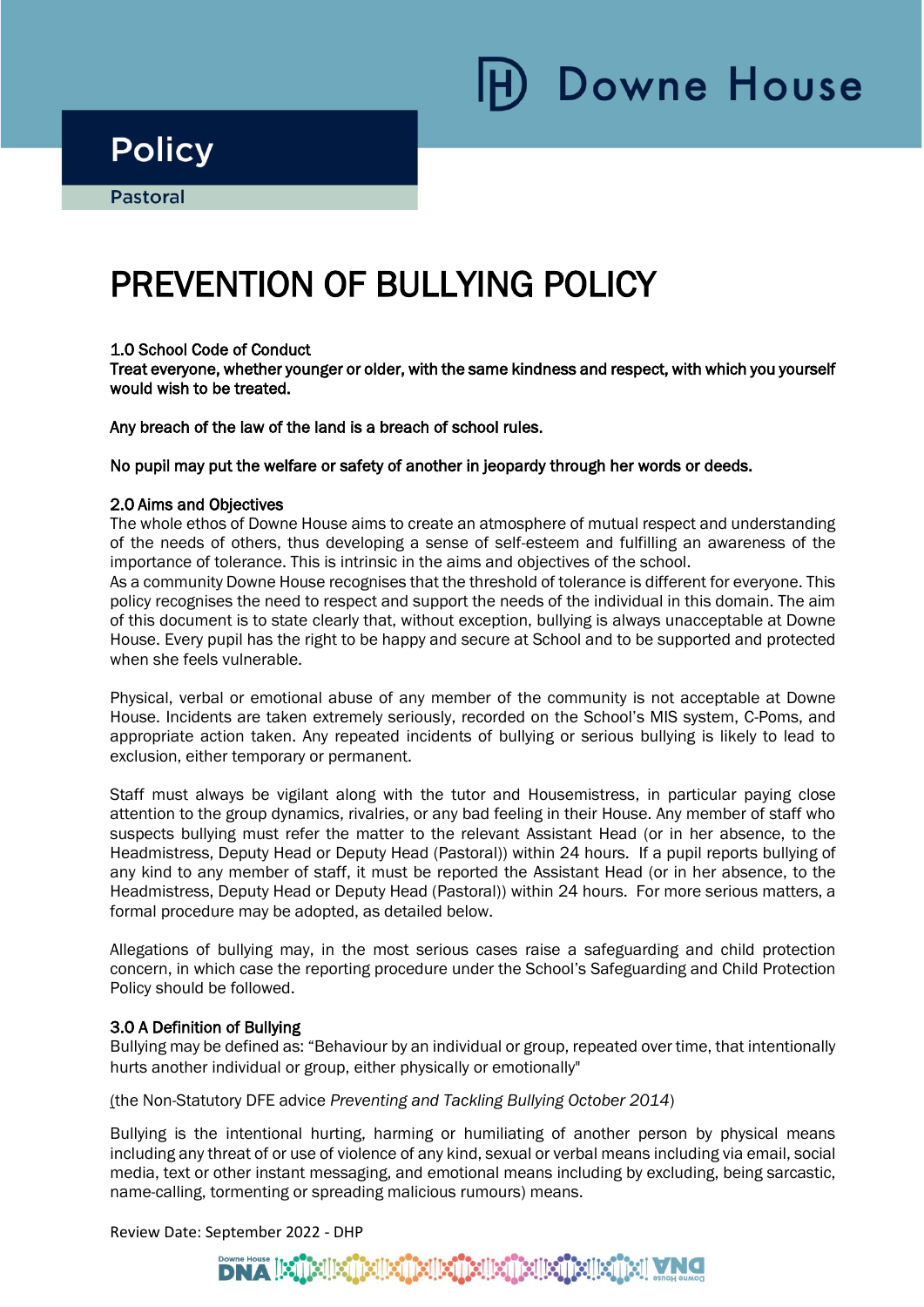Bullying may involve actions or comments that are racist, sexual, focussed on sexuality, religion, cultural, family background, is adopted or has caring responsibilities, has special educational needs disabilities or physical attributes (such as hair colour or body shape). It may also be unpleasant in other ways not listed.

Bullying reflects an imbalance and abuse of power. Bullying behaviours are aggressive although they may not seem so. These patterns of behaviour damage self-esteem both in the aggressor and the victim/survivor.

Bullying is unacceptable. There are no circumstances in which it can be condoned. Bullying can interfere with social development, it can hinder a pupil's ability to perform at school; and at worse it can be a major contributory factor to serious problems be these physical, emotional or psychological. It does not build character, nor should it be an inevitable part of growing up. It is an unpleasant and, at times, a devastating experience.

Bullying can be carried out by an individual or within the context of a group of people, where individuals have different status, with one being the leader. It is likely that the leader will be quite able and articulate. Repeated teasing should be viewed as bullying. It is, however, not bullying when two young people of about the same size and strength have the occasional quarrel. Although this kind of behaviour is not bullying, it will still be taken seriously by the school.

The School pays due regard to advice published by the Department for Education [Preventing and](https://www.gov.uk/government/publications/preventing-and-tackling-bullying)  [Tackling Bullying 2014.](https://www.gov.uk/government/publications/preventing-and-tackling-bullying)

The School believes that the aims of this policy should be fully embedded into all areas of school life.

#### 4.0 Methods of Bullying (this list is non-exhaustive)

Bullying can occur through several types of anti-social behaviour. It can be:

Physical. A pupil can be threatened, punched, pushed, kicked, hit, spat at, tripped up or attacked in some other way.

Verbal. Verbal abuse can take the form of name –calling, sarcasm, spreading rumours or persistent teasing. It may be directed towards gender, ethnic origin, sexual orientation, physical appearance, social disability, or any individual characteristic.

Exclusion. A pupil can be bullied simply by being excluded from discussion, conversations or activities, by those they believe to be their friends.

Damage to property or theft. Pupils may have their property damaged or stolen. Threats may be used to force a pupil to hand over property or money to the bully.

Bullying can involve manipulating a third party to tease or torment someone, or actions that fall short of direct participation, where someone encourages others to bully, or joins in with laughing at a victim. Bullying is often hidden and subtle. It can also be overt and intimidating.

#### 4.1 Cyberbullying - definition

"Cyberbullying involves the use of information and communication technologies to support deliberate, repeated, and hostile behaviour by an individual or group that is intended to harm others." (Belsey, www.cyberbullying.org). It is an aggressive, intentional act carried out repeatedly over time, often against a victim who cannot easily defend himself/ herself.

Cyber-bullying could involve communications by various electronic media, including for example:

- Texts, instant messages or calls on mobile phones;
- The use of mobile phone camera images to cause distress, fear or humiliation;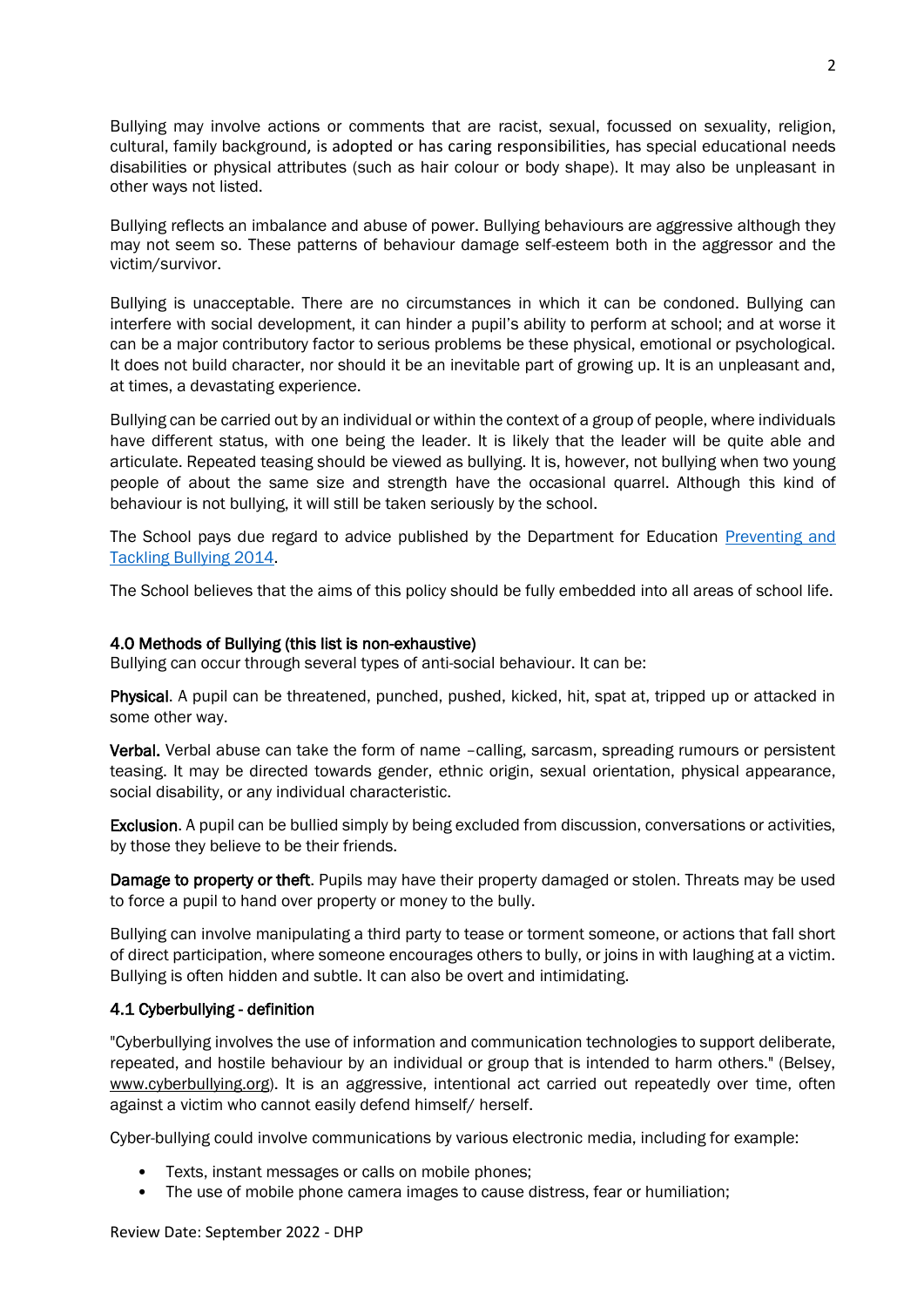- Posting threatening, abusive, offensive or humiliating material or comments on websites (including blogs, personal websites and social networking sites such as Facebook, Instagram, Twitter or YouTube);
- Using e-mail to message others in a threatening or abusive manner; or
- Hijacking/ cloning e-mail or social media accounts.

Bullying can happen anywhere and at any time and can involve anyone - pupils, other young people, staff and parents.

#### 5.0 Signs of bullying

Changes in behaviour that may indicate that a pupil is being bullied include but are not limited to:

- Unwillingness to return to school
- Displays of excessive anxiety, becoming withdrawn or unusually quiet
- Failure to produce work, or producing unusually bad work, or work that appears to have been copied, interfered with or spoilt by others
- Books, bags and other belongings suddenly go missing or are damaged
- Change to established habits (e.g. giving up music lessons, change to accent or vocabulary)
- Diminished levels of self-confidence
- Frequent visits to the medical room with symptoms which may relate to stress or anxiety, such as stomach pains or headaches
- Unexplained cuts and bruises
- Frequent absence, erratic attendance, late arrival to class
- Choosing the company of adults
- Displaying repressed body language and poor eye contact
- Difficulty in sleeping, experiencing nightmares etc.
- Talking of suicide or running away

It is acknowledged that this list is not exhaustive and that these behaviours may have a different underlying cause. All accounts of any of these behaviours or a combination of these behaviours should be investigated and reported as appropriate.

#### 6.0 Bullying – Preventative Measures

The School takes the following measures in order to prevent bullying:

Pupils

- All pupils are briefed thoroughly on the expected standards of behaviour and the school Code of Conduct.
- Pupils are told what to do if they encounter bullying.
- Information for pupils on facing and countering bullying is included the in the School calendar.
- Pupils have access to the 'where to go for help and advice' poster and information in their calendar, in house and in their classrooms.
- The list also contains names of outside agencies to which pupils might go if they prefer.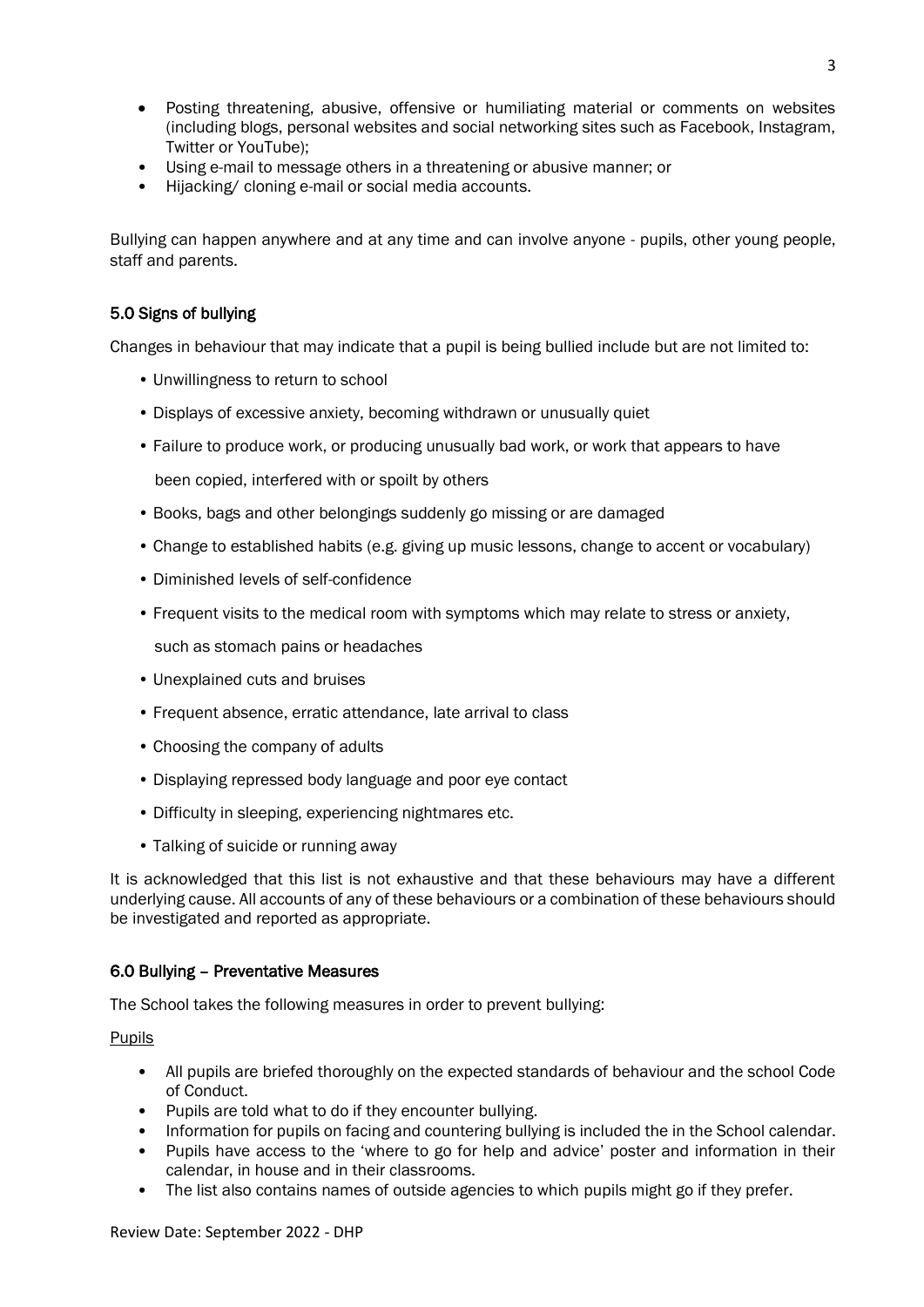- The Learning for Life (PSHE) programme is structured to give pupils an awareness of their social and moral responsibilities as they progress through the school. The programme is structured to enforce the message about community involvement and taking care of each other.
- All pupils are encouraged to tell a member of staff at once if they know or suspect that bullying is taking place.
- Pupils have access to the Chaplain, the School Counsellors and to an independent listener
- In the Sixth Form, the School operates a peer mentoring scheme, whereby pupils are trained to offer advice and support to other pupils.

#### 6.1 Cyberbullying – preventative measures

For the prevention of cyber-bullying, in addition to the preventative measures described above, the School:

- Expects all pupils to adhere to the IS Acceptable Use Policy, Internet Social Networking Policy for Pupils and E-safety Policy regarding the safe use of the internet. Certain sites are blocked by our filtering system and our IT Department monitors Internet and email traffic.
- May impose sanctions for the misuse, or attempted misuse of the internet and email
- Issues all pupils with their own personal school email address.
- Offers guidance on the safe use of social networking sites and cyberbullying in Learning for Life (PSHE) lessons
- E-safety and cyber bullying are covered as part of the ICT Scheme of work
- All pupils receive training in e-safety, which includes cyber bullying by external specialists.

#### **Staff**

- Upon induction, all new members of staff are given guidance on this policy and on how to react to and record allegations of bullying and online safety.
- Prevention of bullying training for staff is an integral part of the Induction Programme for new staff, forms part of the annual safeguarding and child protection training and is also part of the rolling programme of INSET
- Staff receive annual e-safety training which includes training on cyberbullying. Training is given by an external consultant and reinforced by training given by the Director of Information Systems.
- Staff receive training on discrimination, equality and diversity which includes reference to those with special educational needs or disabilities and LGBT+ pupils
- Staff are required to read this policy as part of their induction. All staff understand the principles of this policy, their legal responsibilities, actions to be taken to resolve and prevent problems and sources of further support.
- All reported incidents are recorded and investigated at once.
- Incidents of concern are always monitored.
- Records of any incidents are kept in a protected part of the MIS system, C-Poms.
- The School has a strong and experienced team of staff who are trained in handling any incidents as an immediate priority, and are alert to possible signs of bullying. This is led by the Deputy Head (Pastoral) who is also the DSL and is supported by the Assistant Heads and House Staff.
- It is accepted that the prevention of bullying is the responsibility of all members of the community.
- The Chaplain will also give support and guidance to pupils of all faiths who are able to refer themselves to him whenever they wish (for example at a time of family break-up, sickness or bereavement). The Chaplain will provide confidential advice and seek to encourage the development of tolerance, understanding and respect for others in a multi-faith community;
- The School has the right, and duty, to investigate incidents of bullying involving our pupils which take place outside school hours, on school visits and trips or that otherwise occur outside of school. The School has the right to take disciplinary measures in respect of such acts.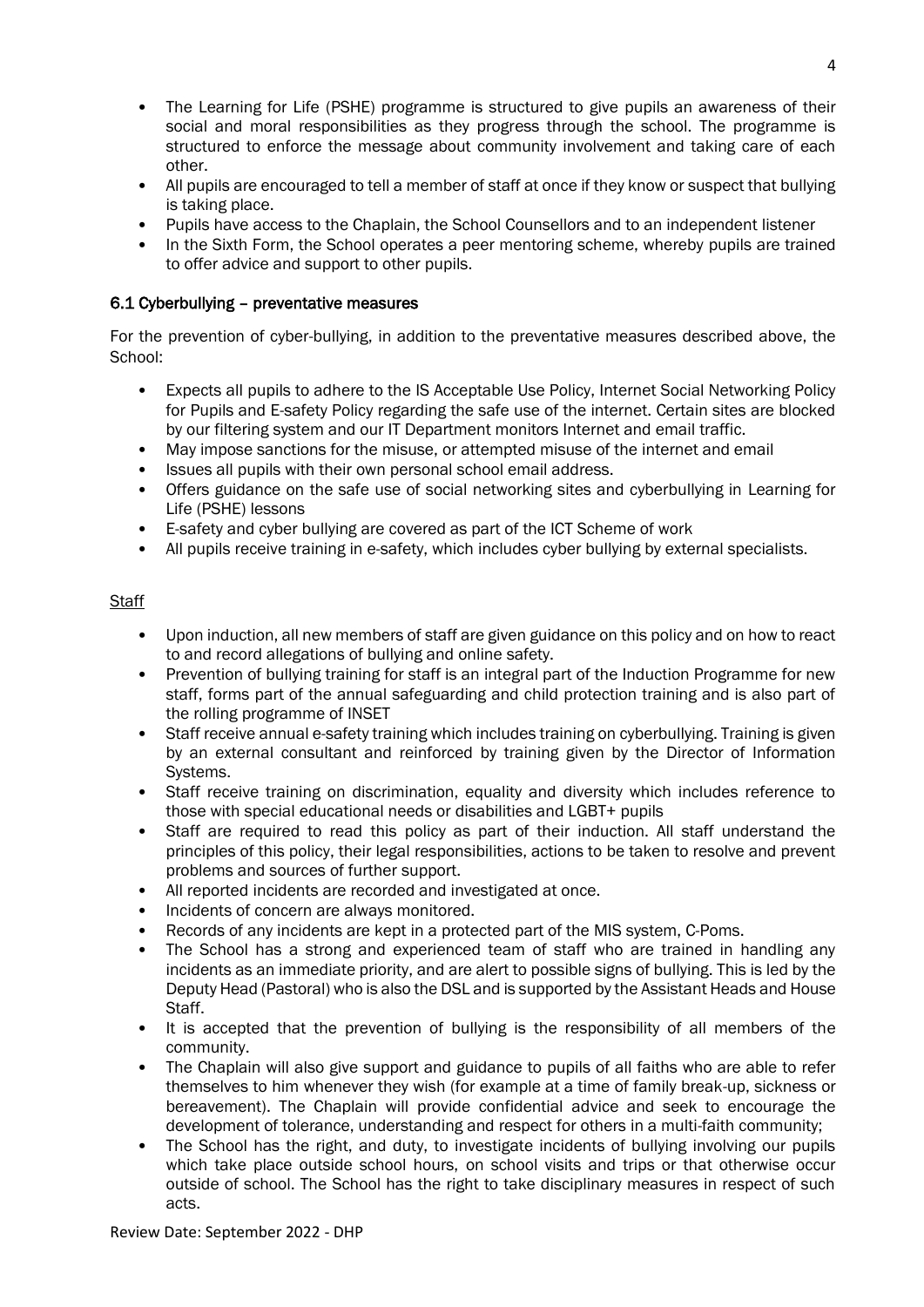#### Parents

- The School encourages close contact between home and School, and will always make contact if we are worried about a pupil's well-being;
- The School encourages parents to contact the school with any concerns that they may have
- The School welcomes feedback from parents and guardians on the effectiveness of our preventative measures and all other aspects and results of this policy.
- The School provides information evenings on a range of topics, including e-safety, mental health and wellbeing. In particular, there is an annual session for parents, Parenting for Prevention, which covers bullying and managing adolescents effectively.

#### 7.0 Guidelines

#### 7.1 Staff

The following points must be reinforced frequently by all staff:

- To witness bullying and do nothing is to imply that you agree with what is going on
- The School must not tolerate bullies and must make it clear that it disapproves of them
- There is no place for bullying in the School community, and the victim will always receive a sympathetic hearing and be supported.
- Staff must be vigilant in managing pupils' behaviour in whatever circumstance they find themselves in, be it in the classroom, on a trip, in the houses, on the sports field, in the dining room etc.
- Wherever there are signs of bullying, as listed above, or where a pupil speaks to a member of staff with concerns about themselves or about another pupil, the member of staff must act quickly:
- a) To make sure the pupil is safe.

b) To communicate the information to the relevant Assistant Head (or in her absence, to the Headmistress, Deputy Head or Deputy Head (Pastoral)) within 24 hours.

c) To take any steps outlined below, as directed by the relevant Assistant Head, Deputy Head (Pastoral), Deputy Head or Headmistress.

See "What happens next" paragraph below for further details on sanctions etc.

#### 7.2 Pupils

Downe House provides a number of people with whom a pupil can share a problem. Each House displays a chart listing all those who are ready to listen and who are familiar to the pupils. The list also contains names of outside agencies to which pupils might go if they prefer. In many cases a victim/survivor of bullying does not want anyone else to know what is happening.

- She may not want to 'tell tales on others'
- She may not want the bully to be punished
- She may be afraid of what the bully might do.

However, if a pupil is being bullied, it is always better to tell someone;

- Sharing what is happening will help her deal with her feelings
- Bullying thrives on secrecy it can only be dealt with by being brought out into the open
- It may save other people from becoming victims/survivors of bullying

Pupils are encouraged to:

- Be confident that action will be taken to stop the bullying
- Be confident in their own self-worth and value to the School community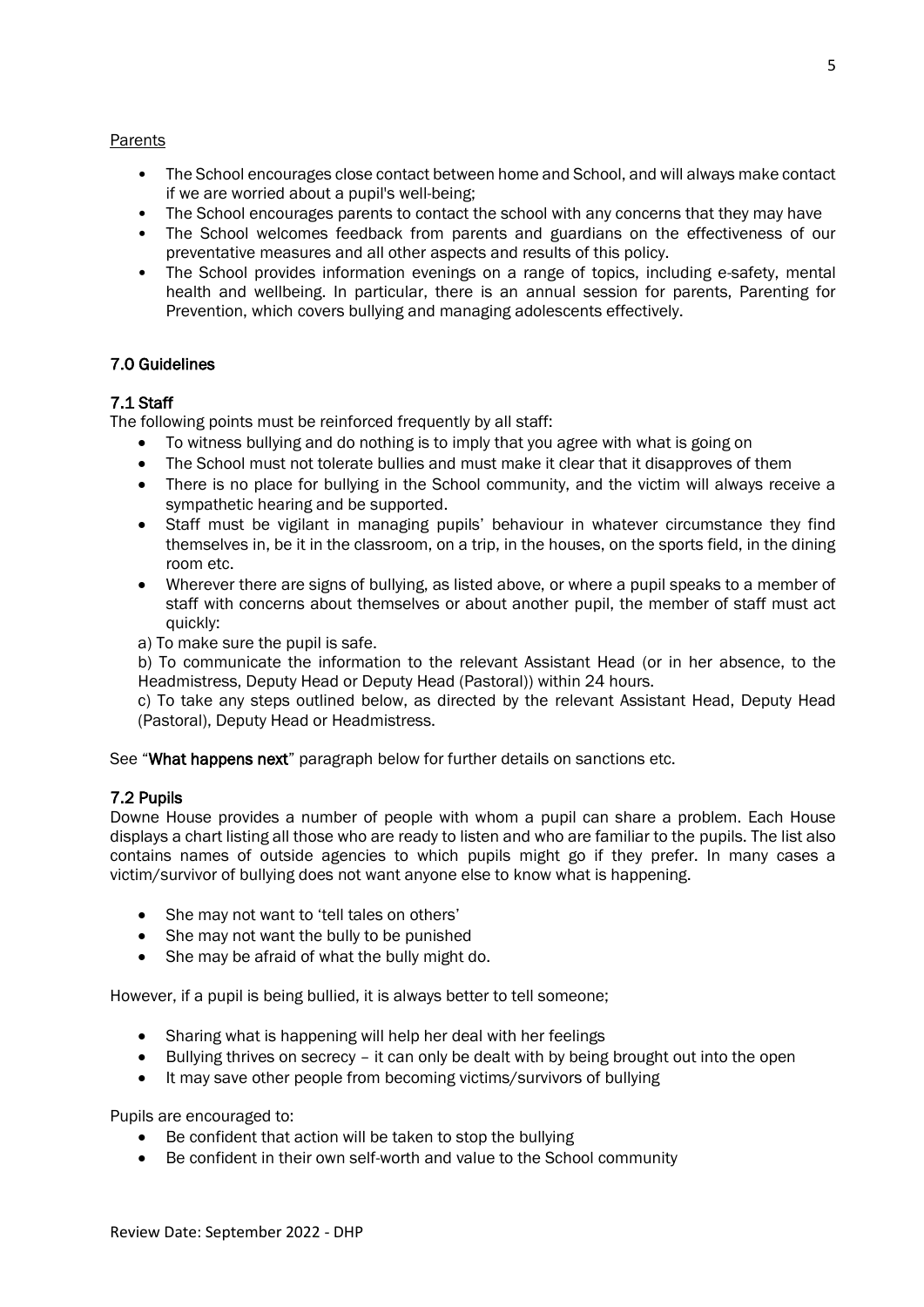• Be a good friend, above all when it is known that someone is unhappy or lonely and remember to include everyone in class and in the House, especially where sharing activities or group work are concerned.

#### All pupils are encouraged to follow these guidelines.

- Explain to the bully that her words/actions are upsetting; she may not be aware of this. However, if the bullying continues try not to show your feelings. Stay calm.
- Walk away quickly and confidently, even if you don't feel that way inside.
- If you are different in any way, be proud of it it's good to be an individual.
- The bully will not stop if she thinks she can get away with such behaviour.
- Discuss the problem with someone you trust and tell a member of staff. If you feel uncertain about taking this step, you may want to talk first informally to:
	- o Your parents
	- o Your Academic Tutor
	- o Your Housemistress
	- o Your Assistant Head
	- o The Deputy Head (Pastoral)
	- o The Deputy Head
	- o Any other teacher
	- o School Counsellor
	- o Independent Listener
	- o Peer mentors
	- o Anyone listed on the 'Where to go for help and advice poster'

#### You can help to stop bullying

- If the pupil being bullied is in any danger, fetch help. If she isn't, remain with her; your presence may ease the situation.
- Show that you and your friends disapprove.
- Give sympathy and support to any pupil who may be bullied.
- Be careful about teasing or making personal remarks. If you think pupils might not find your comments funny don't say them.
- If you know someone is being bullied, you should report what is happening to someone in authority. The victim may be too scared or lonely to report it herself. If you feel uncertain about taking this step you may want to talk first informally to anyone listed on the 'Where to go for help and advice poster'.

5. When you are talking to an adult about bullying, be clear about:

- What has happened to you
- How often it has happened
- Who was involved
- Who saw what was happening
- Where it happened
- What you have done about it already

#### What happens next?

Any of the people listed above will be able to advise and support pupils and to take the matter further. The level of response to incidents will obviously vary according to their seriousness. In all cases, the Assistant Head must be informed.

- In the first instance, the Assistant Head will attempt to resolve the concern informally (this may be via the House staff or directly)
- A pupil who has been accused of bullying may be asked to talk about her behaviour and encouraged to change/improve it.
- It may sometimes be the case that the pupils in question genuinely have not realised that their actions can cause distress.
- The situation will be logged on the MIS system, C-Poms and then closely monitored by staff.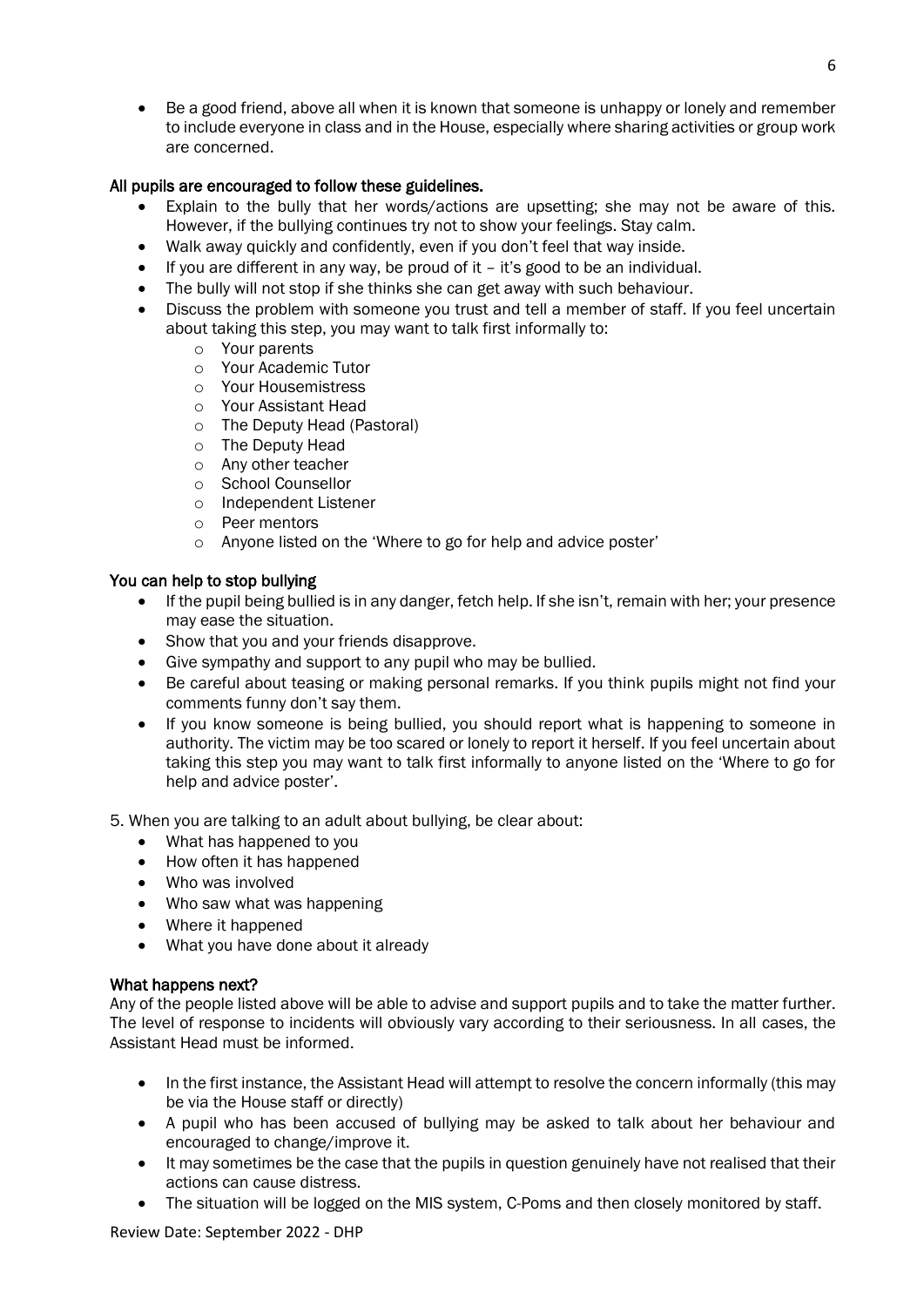A more formal procedure may be adopted for serious cases, or in any case where informal discussions have not resulted in a change/improvement in a pupil's behaviour, with the effect of conveying to all parties how seriously bullying behaviour is taken, as follows:

- The victim/survivor and the accused should be asked to record the events in writing as soon as possible
- The victim/survivor and the accused will then be spoken to individually about the complaint, and each will have an opportunity to give their version of events
- The pupils' record of events, a note of the discussions held and outcome of the discussions should be logged on the confidential area of the MIS system, C-Poms.
- It is important to have a clear record of events, for a pupil may become a habitual offender, a fact which will not be clear unless there is consistent reporting
- Any pupils involved in a serious fight may well be sent to the Deputy Head or the Headmistress, but usually after discussion with the Assistant Head and Housemistress.
- In addition, parents may be informed and invited to discuss the problem with the Assistant Head, Deputy Head (Pastoral), Deputy Head or the Headmistress.

#### 8.0 Parental Involvement

Problem solving approaches to bullying which are school based alone may not always work without the support of the parents. The involvement of parents has been found to be effective in deterring persistent bullying. Parents need to show their daughters ways of dealing with difficult situations without using violence or aggression. Downe House believes that making parents aware that their daughter has been involved in bullying demonstrates the fact that the School takes seriously this matter, seeks to change such patterns of behaviour and welcomes parental support in that process.

#### 8.1 If Your Daughter Is Being Bullied

Parents along with peers will probably be the first to hear of a bullying incident. They should not dismiss it. Parents should contact their daughter's Housemistress, Academic Tutor, Assistant Head, Deputy Head (Pastoral), Deputy Head or Headmistress if they are worried. It is essential to stay calm, supportive and find out the facts of the situation. Reassurance will be needed in order to persuade your daughter that she has done the right thing by telling you. You may find it helpful to have the following checklist at your side to ensure that correct information is passed to school.

- What happened?
- Who was involved?
- Who saw it?
- Where did it take place?
- How often has it happened?
- Why did it take place?
- What form did the bullying take?

When you inform the School of these details you will want to ask what you can do to support the School in the action taken to support your daughter. You will also want to make a note of the suggested strategy the School intends to take. Stay in touch with the School so that they can be kept informed of how things are improving and to establish further contact if necessary.

#### 8.2 If Your Daughter Is Involved in Bullying

It is important to work with the school to modify the patterns of behaviour which are causing your daughter to bully. It is important to acknowledge that these things do happen and the School has mechanisms in place to deal with this issue. It is helpful to recognise some of the reasons why pupils behave in this way from time to time.

Pupils sometimes bully others because:

• They are not aware of how hurtful it is.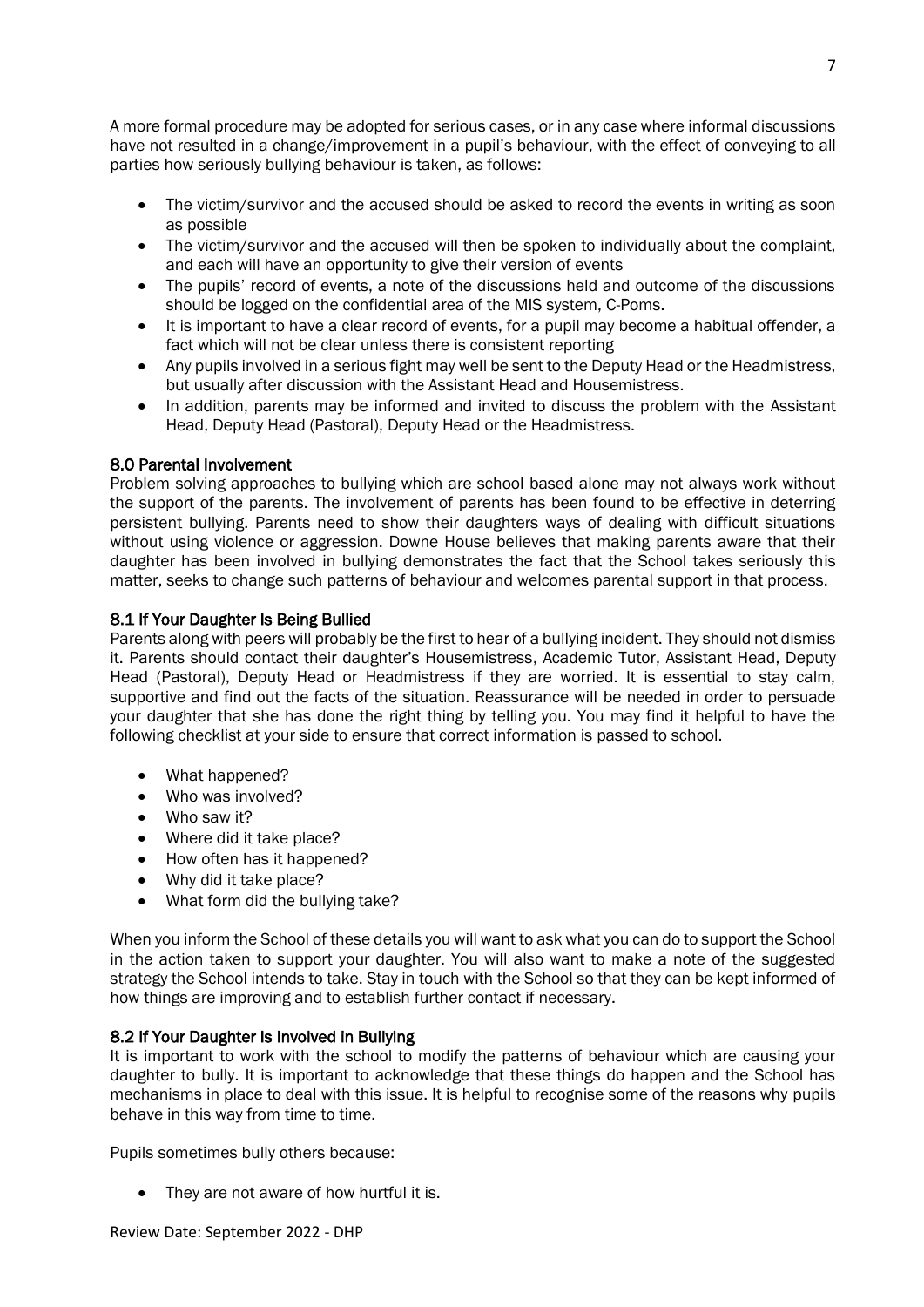- They are copying the behaviour of another child, older siblings or people they admire.
- They have a temporary difficulty integrating in their peer group.
- They are bullying others because of encouragement from friends.
- They are going through a difficult time personally and need help.
- They have not yet learnt satisfactory ways for making firm friendships.

#### 8.3 To Stop Your Daughter from Bullying Others

- Talk with your daughter and help her to understand that what she is doing is unacceptable as it makes other pupils unhappy.
- Discourage aggressive and violent behaviour at all times.
- Suggest ways of joining in activities with other pupils without bullying.
- Liaise with the School: Housemistress, Academic Tutor, Assistant Head, Deputy Head (Pastoral), Deputy Headmistress or Headmistress.
- Make time to have regular chats about how things are going at school.
- Check that your daughter has identified an adult at school to whom she can go if she has a problem or a worry of any kind.

N.B. the School will want to and need to take action if bullying occurs. The matter will be sensitively handled but it needs to be effective.

### 8.4 If Your Daughter Is Being Bullied by a Member of Staff

Families who feel that their daughter is bullied by a member of staff may, in the first instance, like to consider making an appointment to discuss the matter with the Headmistress. If parents remain dissatisfied, they are encouraged to pursue the matter under the Complaints Procedure as published on our website.

#### 9.0 Sanctions

Sanctions will be imposed on pupils who are found, following an investigation, to have bullied. These will vary according to their severity. Sanctions may include but are not limited to:

- The bully will usually have to apologise to the victim
- Parents will be informed
- An official warning may be given
- Pupils may be internally excluded

Ultimately a pupil who is found to have committed a serious offence of bullying, who shows little or no understanding of the impact of their behaviour or who will not change/improve her behaviour, may be excluded either permanently or temporarily.

The sanction imposed will be recorded centrally in SchoolBase.

The School pays due regard to the DfE Preventing and Tackling Bullying guidance 2014 which notes that a bullying incident should be addressed as a safeguarding and child protection concern when there is 'reasonable cause to suspect that a pupil is suffering, or is likely to suffer, significant harm'.

Where this is the case, the school staff should follow the procedures as set out in the Safeguarding and Child Protection Policy.

Even where safeguarding and child protection is not considered to be an issue, the School may need to draw on a range of external services to support the pupil who is experiencing bullying, or to tackle any underlying issue which has contributed to a pupil doing the bullying.

When bullying has been reported and action to prevent it has been taken, the situation will be monitored closely by relevant staff to prevent it occurring again. Everyone involved has the responsibility for helping the bully to change her behaviour. In addition, the victim may need help to deal with her feelings and to understand and overcome her vulnerability.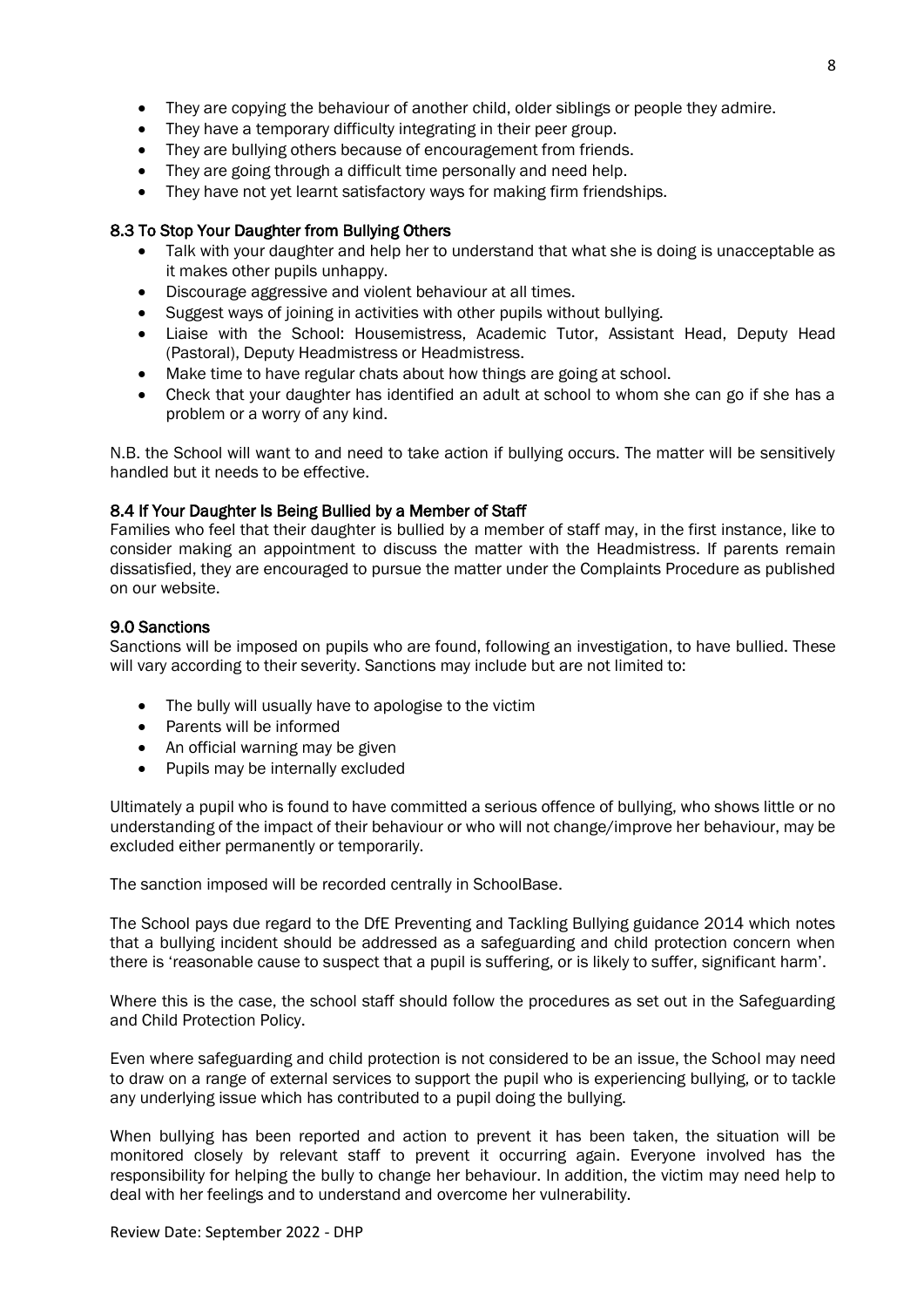Although bullying in itself is not a specific criminal offence in the UK, it is important to bear in mind that some types of harassing or threatening behaviour – or communications – could be a criminal offence, for example under the Protection from Harassment Act 1997, the Malicious Communications Act 1988, the Communications Act 2003, and the Public Order Act 1986.

If it is felt that an offence may have been committed, the School will seek assistance from the police or relevant authority. For example, under the Malicious Communications Act 1988, it is an offence for a person to send an electronic communication to another person with the intent to cause distress or anxiety or to send an electronic communication which conveys a message which is indecent or grossly offensive, a threat, or information which is false and known or believed to be false by the sender.

#### 10.0 Staff

Bullying may occur between professional teaching staff, support staff and other adult staff within the school community. Staff may feel threatened by an individual or group of individuals. The School recognises that such incidents may occur and all such incidents will be taken very seriously and will not be tolerated. In the first instance, staff should report their concerns to a member of the Leadership team. In the event of the issue remaining unresolved or persistent bullying, staff may refer to the grievance procedure as set out in the staff contract.

#### 11.0 Complaints procedure

Parents and pupils are encouraged to use the complaints procedure (which is published on our website) if they feel that their concerns about bullying (or anything else) are not being addressed.

#### 12.0 Review

All incidents and sanctions relating to bullying will be logged on the school's MIS system, C-Poms. These records are monitored by the Deputy Head (Pastoral), who is also the DSL. Each half term, the Deputy Head (Pastoral) will liaise with the Assistant Heads, review the log to identify any trends or concerns and will report these to the Deputy Head and the Headmistress.

#### 13.0 Resources

#### Advice for parents and families about bullying

- 'Bullying and how to fight it' A. Mellor (1993) SCRE, 15 St John Street, Edinburgh EH8 8JR (Available from good bookshops)
- Fighting, teasing and bullying: simple and effective ways to help your child. J Pearce (1989) Thorsons, Wellingborough. (Available from good bookshops)
- [Preventing-and-tackling-bullying](http://education.gov.uk/aboutdfe/advice/f0076899/preventing-and-tackling-bullying/what-does-the-law-say-and-what-do-i-have-to-do)
- [Advice for parents and carers on cyber bullying](http://education.gov.uk/aboutdfe/advice/f0076899/preventing-and-tackling-bullying/what-does-the-law-say-and-what-do-i-have-to-do)

#### 14.0 Organisations Who Can Help

- Anti-Bullying Alliance (ABA) www.anti-bullyingalliance.org.uk/
- ChildLine 0800 1111
- NSPCC Child Protection Helpline 0808 800 5000
- Bullying UK www.bullying.co.uk

This policy makes reference to the following School policies, copies of which can be located on SchoolBase in the 'Documents' section: E-Safety (Reviewer: DIS)

Internet Social Networking for Girls (Reviewer: DIS)

IS Acceptable Use (Reviewer: DIS)

Safeguarding and Child Protection (Reviewer: DHP)

Review Date: September 2022 - DHP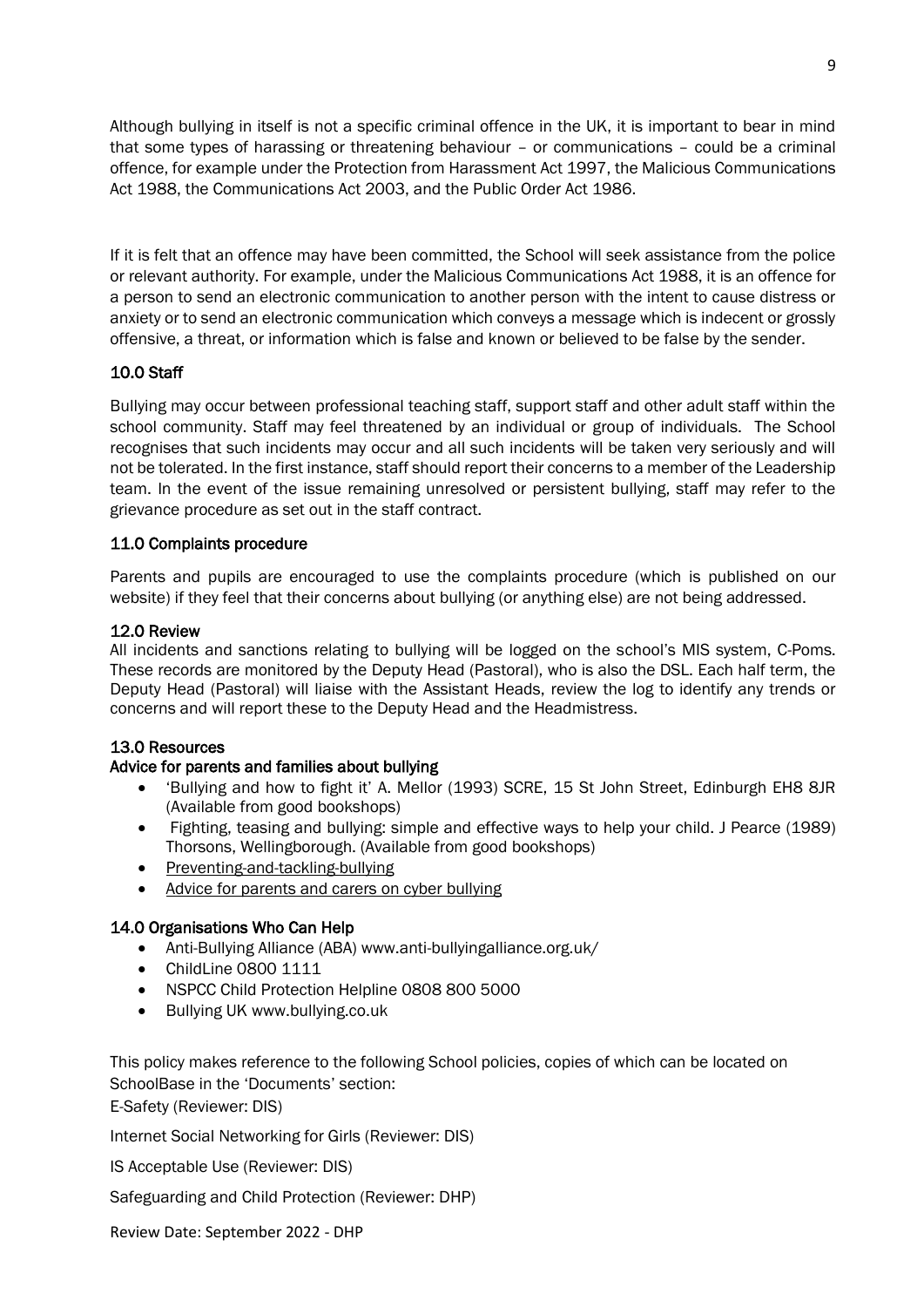#### Revision History:

| <b>Revision</b> | Date           | <b>Description of changes</b>                                                                                                                                                                  | <b>Requested By</b> |
|-----------------|----------------|------------------------------------------------------------------------------------------------------------------------------------------------------------------------------------------------|---------------------|
|                 | May 2016       | Reviewed                                                                                                                                                                                       | Areti Bizior        |
|                 | September 2016 | Updated - changes highlighted<br>in green                                                                                                                                                      | Areti Bizior        |
|                 | February 2017  | Amendment highlighted in red                                                                                                                                                                   | Areti Bizior        |
|                 | September 2017 | Updated Poster on page 11                                                                                                                                                                      | Areti Bizior        |
|                 | September 2018 | Reviewed. Review Leader<br>changed to the Boarding<br>Deputy                                                                                                                                   | Genevieve Ford      |
|                 | September 2019 | Reviewed                                                                                                                                                                                       | Genevieve Ford      |
|                 | September 2020 | Reviewed.<br>Leadership Team titles<br>updated where necessary.                                                                                                                                | Genevieve Ford      |
|                 | October 2020   | Updated Poster on Page 10                                                                                                                                                                      | Genevieve Ford      |
|                 | January 2021   | Updated Poster on Page 10                                                                                                                                                                      | Genevieve Ford      |
|                 | September 2021 | Reviewed.<br><b>Changed Deputy</b><br>Headmistress to<br>Deputy Head.<br>Where appropriate<br>changed the reporting<br>platform from<br>Schoolbase to C-Poms.<br>Updated Poster on<br>Page 10. | Genevieve Ford      |

Review Leader: Deputy Head (Pastoral) Reviewed: September 2021 Next Review: September 2022